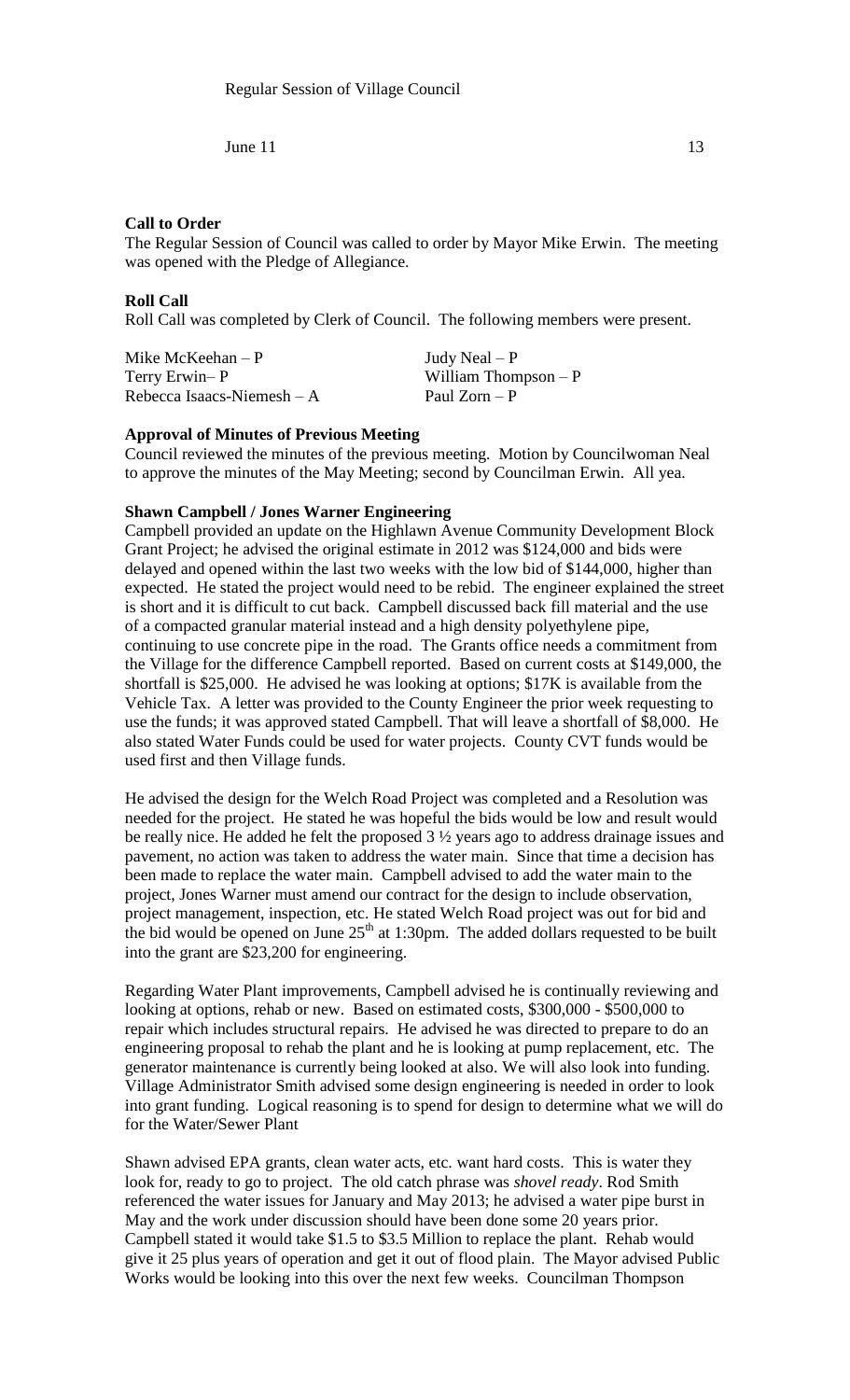Shawn Campbell advised Welch Road Phase I bids would be opened later in the month. He stated Phase II was in the hopper and an application would be submitted; the application was due to Warren County on July 26, 2013 for the 2014 project. Solicitor Kaspar provided Resolution language for pending legislation.

Motion by Neal to suspend the rules and waive three readings of Resolution #13-13; second by Councilman McKeehan. All yea. Motion by Neal to adopt Resolution #13-13, approving the rebid of Highlawn Avenue Reconstruction Project; second by McKeehan. All yea. Motion carried.

Motion by Councilman Zorn to suspend the rules and waive three readings of Resolution #14-13; second by Erwin. All yea. Motion by Zorn to adopt Resolution #14-13, authorizing Village to enter into agreement with Jones Warner approving \$23,200 for observation services for project; second by Erwin. All yea. Motion carried.

Motion by Neal to suspend the rules and waive three readings of Resolution #15-13; second by Erwin. All yea. Motion by Neal to adopt Resolution #15-13, authorizing Village to enter in agreement with Jones Warner not to exceed \$49,000 for Water Plant project; second by Erwin. All yea. Motion carried.

Motion by Neal to suspend the rules and waive three readings of Resolution #16-13; second by Erwin. All yea. Motion by Neal to adopt Resolution #16-13, authorizing submission of final application for Welch Road Project Phase II; second by Erwin. All yea. Motion carried.

Zorn asked if bids could be locked in to prevent a similar situation as Highlawn Avenue. Campbell explained. Sue Nelson asked a question regarding sidewalks on the south side of Highlawn Avenue and whether on-street parking would be available when the project is completed. The Mayor advised there would not any parking on at least one side of the street. Dave Ducker asked what time frame the project was set back. Campbell advised the date would be within the next month; a letter would be sent to the County on June 12, 2013. The Mayor stated the CDBG money was County controlled and the delay out of Morrow's hands. Thompson asked a question about the bid date for Highlawn Avenue project. Campbell responded the bid date would be given that week and was expected within the month.

#### **Committee Reports/Legislation from Village Officials**

Police Committee – Councilman Zorn welcomed Officer Landrum back and stated the officer referenced a problem at Devil's Hole. Zorn reported the Neighborhood Watch was cancelled for July; a class on genealogy would be held at the Library in July. Public Works – T. Erwin reported there were several things in the works but no legislation to present.

Administrator Smith provided a report to Council; he advised the next Neighborhood Watch Meeting would be August 1, 2013 at 7pm. He reported the Storm Warning Siren was struck on the side of the Municipal Building; the informer and amplifier were blown. Zorn asked if there was storm insurance.

Smith provided information on the first NFL Punt, Pass and Kick Competition for the girls and boys division, ages 6 to 15. He advised it would be held 9am to noon on August 3rd. Smith acknowledged T. Erwin's leadership and help to get everything put together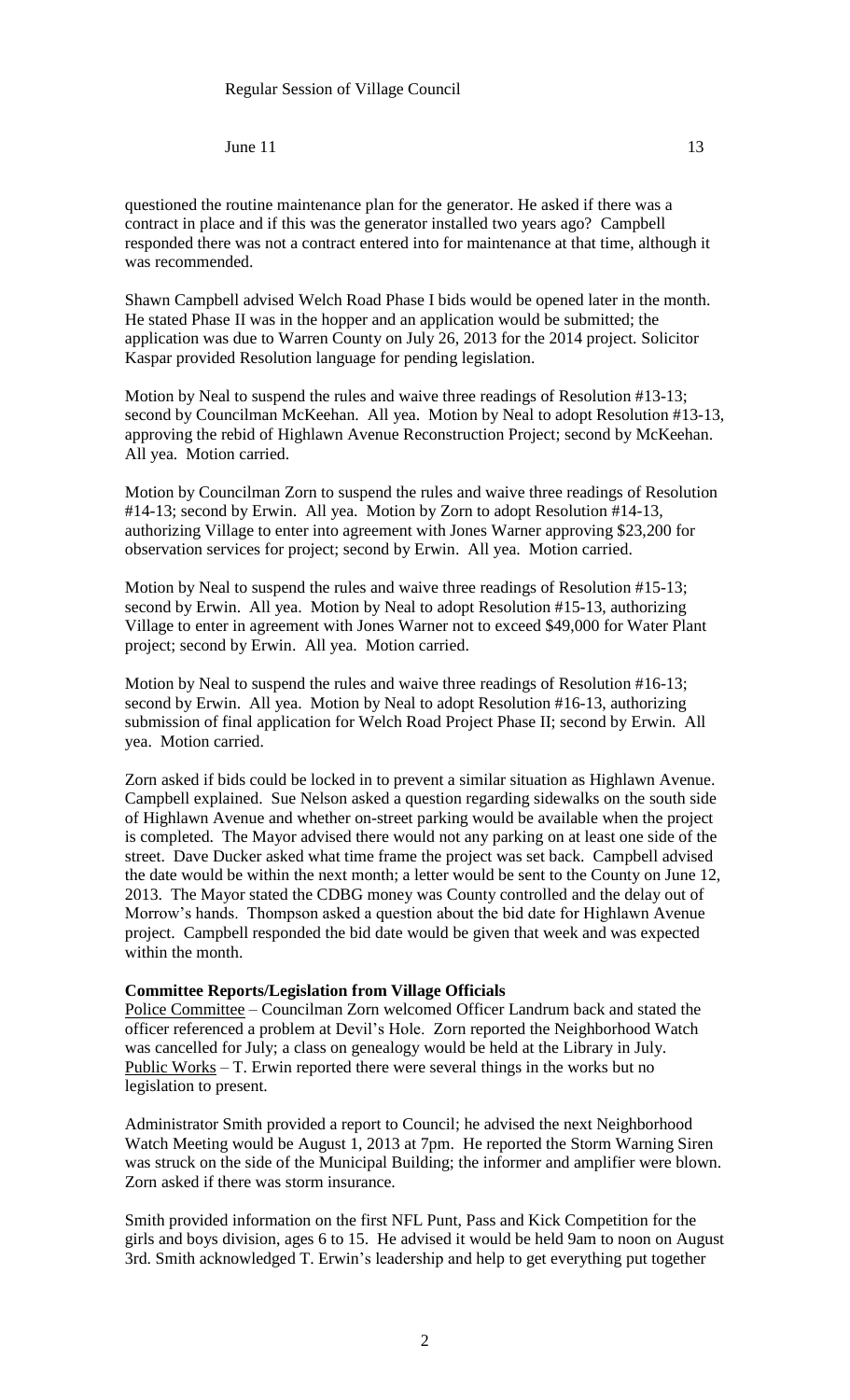and the volunteers from the Parks Board. He stated the Little Miami Panther Youth Football and Cheer Association Concession Stand would be open to benefit the association. Erwin applauded Smith for his work in pulling the project together.

Smith reported Principal Duffy, on May 30th, held Career Day with the Village Administrator as guest presenter. The Little Miami Schools are the third largest district in the State geographically, 930 square miles. For career day 300 students, staff and teachers were present. Smith stated the meeting went well and was very productive. He asked questions such as what they would like to see in the community. Letters have arrived at the Village office from parents and teachers; students sent *Thank You* cards.

Smith advised the Village offices would be closed on Independence Day. He reported June 22nd would be Police Chief Kilburn's employment anniversary. Rod Smith also discussed a demolition project change order required by Warren County Water & Sewer, stating a subdivision regulation requires sewer laterals which are \$1, 036.24 and were originally omitted. He advised the Village would be reimbursed for the costs. All Council present were in agreement.

Smith also discussed the Health Insurance up for renewal, stating the broker shopped around and found coverage for approximately \$25,000 less. Fiscal Officer Kathie Koehler stated it was approximately \$2,000 less per month. The Mayor advised as a small organization, increases could be seen in 2014 of 80% or more.

Smith submitted the Tree Board's Plan to Council. He advised the code was simple and dictated how Public Works would maintain trees. Council reviewed the document. At the Mayor's request, the Administrator read the Tree Code with definition and treatment of woody vegetation owned by the Village, addressing topping of trees, pruning, planting, cultivating and mulching for safety, species to be planted (list provided) implementation, rules and regulations of the Tree Board. Smith advised an Arborist would be assigned from the Department of Natural Resources. He further addressed damage, utility lines, diseased trees on private property and the Village authorization to require removal. The Mayor asked Koehler about the line item. Smith advised it was taken care of earlier in the year. He discussed fines, standards and officers and recommended the Tree Code to Council. The Mayor stated the amount in the line should be raised for tree maintenance and asked where Village would get the money. Koehler advised \$3,000 was appropriated for the year. The Mayor stated we should be prepared to find the money to get the job done. Discussion followed.

#### **Ordinances/Resolutions**

Solicitor Kaspar provided language for the pending legislation.

Motion by T. Erwin to suspend the rules and waive three readings of Resolution #17-13; second by Neal. All yea. Motion by Erwin to adopt Resolution #17-13, adopting Village Tree Code; second by Neal. All yea. Motion carried.

Motion by Neal to suspend the rules and waive three readings of Resolution #18-13; second by Zorn. All yea. Motion by Neal to adopt Resolution #18-13, approving contract for Village for employees' health insurance; second by Zorn. All yea. Motion carried.

Motion by Neal to approve Schuerer Trust Fund request from May 15, 2013 meeting; second by Zorn. All yea.

Koehler advised one Certificate of Deposit matured at .75% interest and the new rate would be 1.5%. She advised the 2014 Tax Budget meeting and Council meeting was scheduled for July 15, 2013 and was posted in the newspaper. She also referenced a list provided of Ordinances and Resolutions requested.